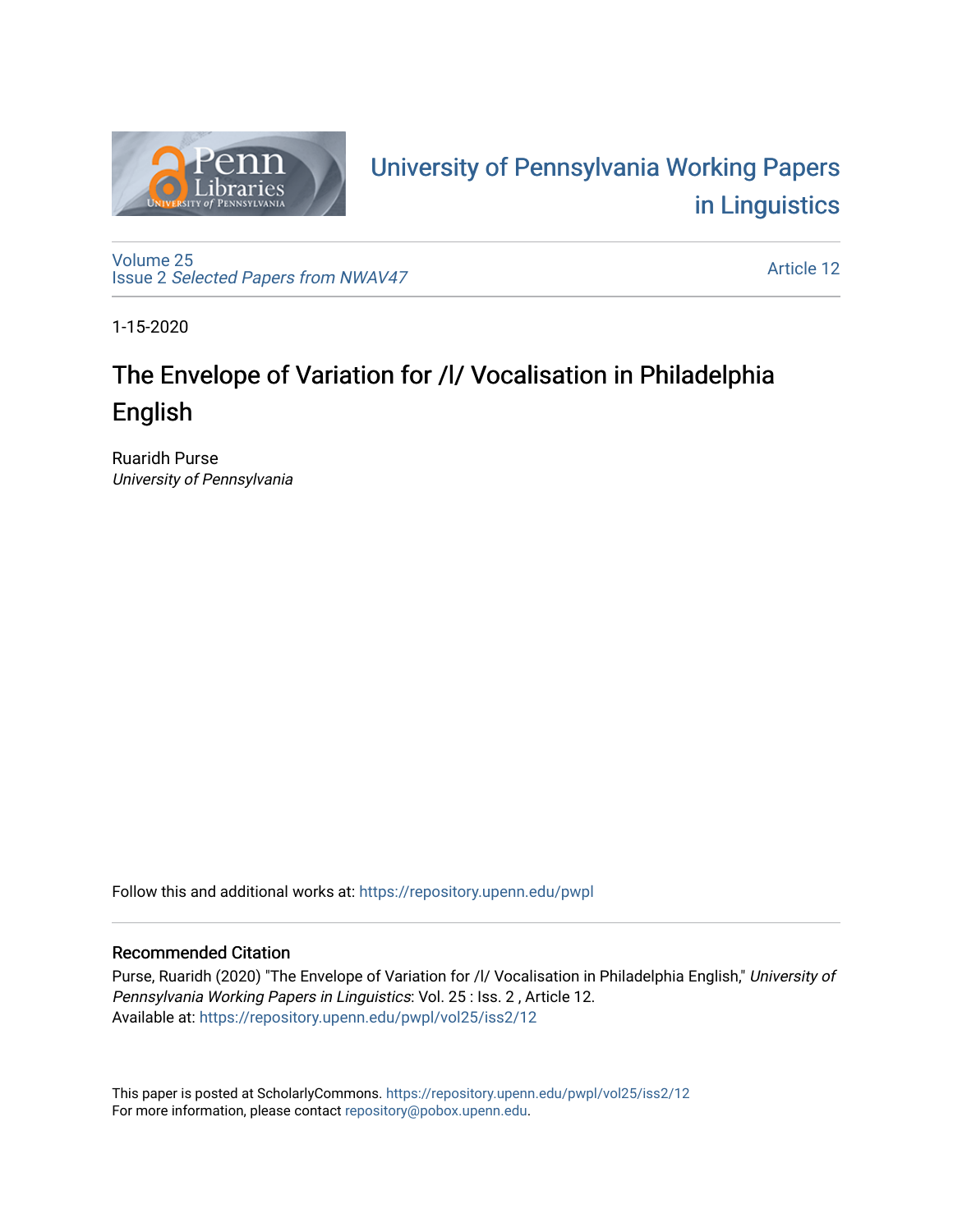# The Envelope of Variation for /l/ Vocalisation in Philadelphia English

# Abstract

One noteworthy feature of Philadelphia English is widespread variable /l/-vocalisation, even in intervocalic contexts. This study constitutes an attempt to circumscribe the contexts in which /l/-vocalisation is possible in Philadelphia English, with reference to the other commonly attested allophones; light and dark /l/. Ultimately, it appears that /l/ vocalisation is limited to phrase-, word-, or stem-final position, or to posttonic position. We do not observe stem-medial, non-post-tonic /l/ vocalisation, such as in the word 'gelato'. These environments are a subset of those in which we observe /l/ darkening, which in turn are a subset of the contexts in which light /l/ is found. This supports the view that the allophones of /l/ form a continuum, from light to dark to vocalised. Moreover, when we limit our data to just those contexts in which /l/ vocalisation is possible, a clear diachronic picture of the increasing frequency of /l/ vocalisation emerges even with a small pool of speakers.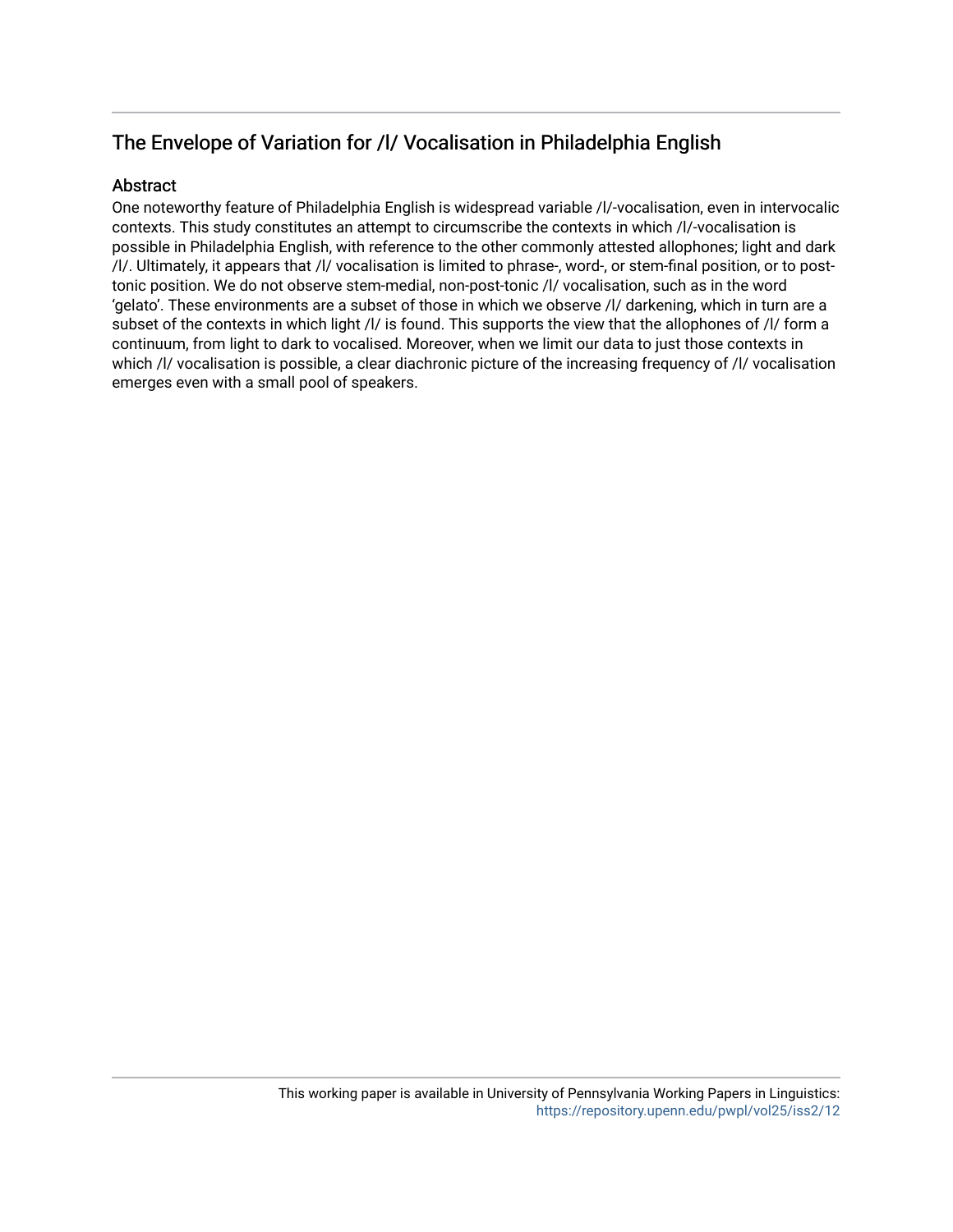#### The Envelope of Variation for /l/ Vocalisation in Philadelphia English

## Ruaridh Purse<sup>∗</sup>

#### 1 Introduction

English laterals canonically involve two lingual constrictions: one anterior and one dorsal (Gick et al. 2006). However, native English speakers exhibit complex variation in their execution of this tongue shape. Broadly, the variants can be separated into three audible categories–'light', 'dark', and 'vocalised'–according the timing and degree of the two relevant constrictions. A light /l/ occurs when the anterior constriction precedes a dorsal constriction of reduced magnitude and is acoustically characterised by a distant F1 and F2. A dark /l/, on the other hand, is when the anterior constriction follows the dorsal constriction, and it is characterised by a close F1 and F2. In a vocalised /l/, the anterior gesture is delayed and reduced in magnitude to the extent that there is no coronal contact at the alveolar ridge. Vocalisation is often accompanied by lip rounding, and while it does not have consistent and well-attested acoustic cues, linguists reliably agree on auditory judgments for vocalisation (Hall-Lew and Fix 2012).

Allophonic patterns of light and dark /l/ have received a great deal of classic (Chomsky and Halle 1968) and contemporary (e.g. Turton 2016, 2017) exploration. In general it has been observed that light /l/ tends to occur in onset position and dark /l/ in codas (Giles and Moll 1975). But overapplication of darkening is attested in several dialects, such that dark /l/ is found in surface onsets in word-final position (e.g. *heal it*) stem-final position (e.g. (e.g. *heal-ing*). This means that /l/ darkening is sensitive to morphosyntactic structure (Bermúdez-Otero 2007).

Much less attention has been paid to the distribution of /l/ vocalisation, in which apical contact is lost altogether (Kahn 1976, Browman and Goldstein 1995). Vocalisation is commonly characterised as an extreme end of a continuum of weakening of the coronal gesture in /l/, with light /l/ at the other end of the continuum. It has been noted that /l/ vocalisation is particularly prevalent in Philadelphia English (Ash 1982). Here, the phenomenon has even been observed in intervocalic contexts such that the words *balance* and *bounce* can form quasi-homophones. The present study examines all three types of surface /l/ in attempt to circumscribe where /l/ vocalisation is possible across data from nearly a hundred years of Philadelphia English in apparent time.

# 2 Methods

Recordings from 8 white interviewees, 4 female and 4 male, were taken from the Philadelphia Neighbourhood Corpus (PNC) of sociolinguistic interviews (Labov et al. 2013). This selection was made without reference to the speakers' linguistic performance, with the only other consideration being that they cover a wide range of birthyears, resulting in a span from 1895 to 1979. These interviews yielded 4058 tokens of /l/ in all positions. Tokens were handcoded as light, dark or vocalised based on auditory and spectrographic cues. Figures 1 and 2 are examples of the word *eleven* with a light and a dark realisation of /l/ respectively. Red lines indicate the first and second formants during the period of time corresponding to /l/ in each case, illustrating how these formants are far apart in a light /l/ and close together in a dark /l/.

Vocalised /l/ closely resembles dark /l/. At present, there is no straightforward and reliable way to distinguish these variants spectrographically, but they are auditorily distinct in a way that has proved robust across multiple researchers (Hall-Lew and Fix 2012). Thus, vocalised /l/ was primarily identified according to its auditory profile, in which it typically sounds like a mid to high back vowel. Tokens of /l/ were also coded in detail for their position in syllabic and morphological structure.

<sup>∗</sup>Thanks to the attendees of NWAV47 for their thoughtful comments. All errors or omissions are my own.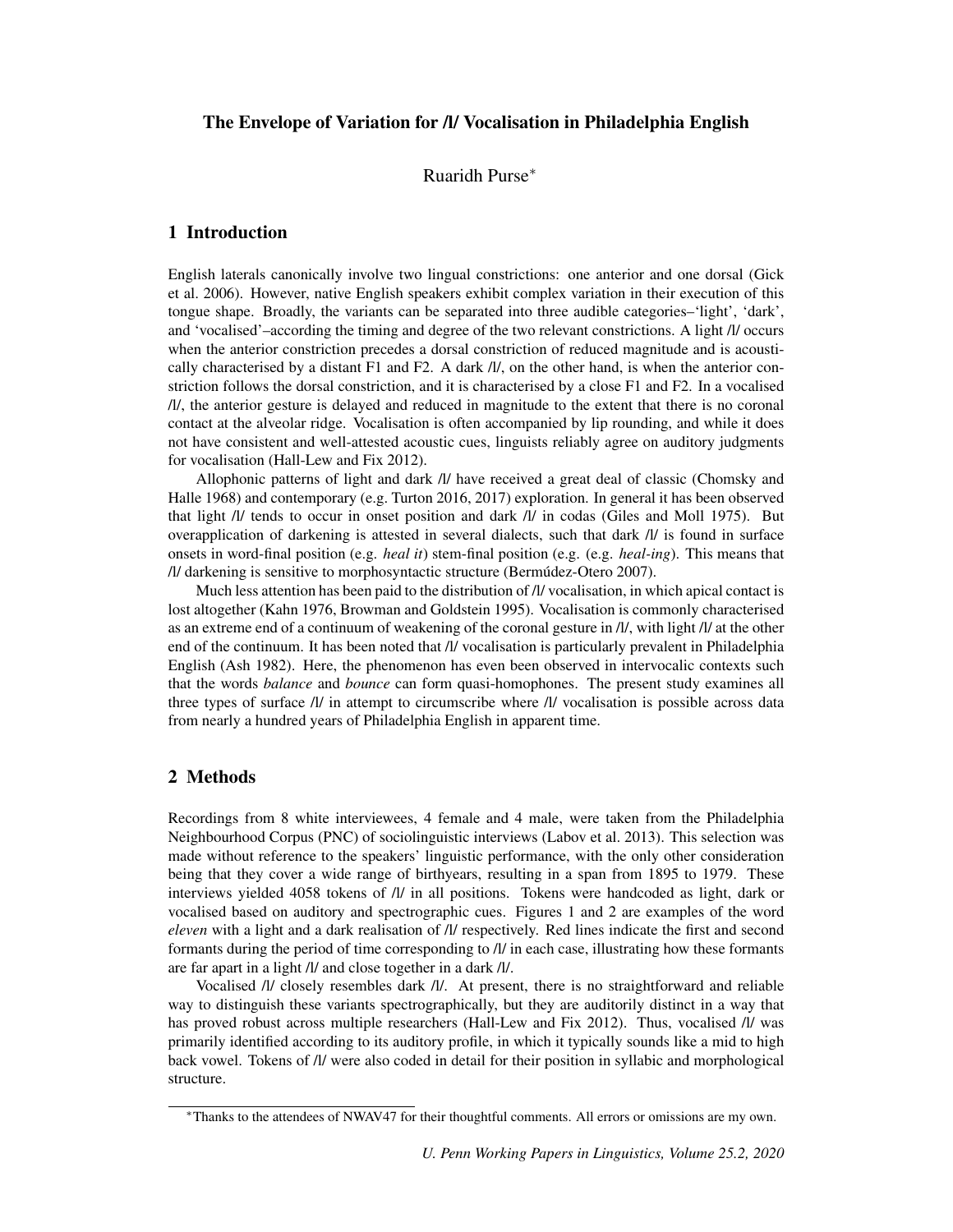

Figure 1: Spectrogram for an instance of *eleven*, produced with a light /l/. Red lines indicate the positions F1 and F2 for the period where this segment is produced.



Figure 2: Spectrogram for an instance of *eleven*, produced with a dark /l/. Red lines indicate the positions of F1 and F2 for the period where this segment is produced.

# 3 Results

#### 3.1 /l/ Allophony across Linguistic Environments

Generally speaking, light /l/ occurs in syllable onsets and dark /l/ in syllable rimes, so these positions are a natural place to start to explore how a three-way alternation between light, dark, and vocalised fits into that picture. Figure 3 shows proportions of light, dark, and vocalised /l/ that appear in surface onsets and surface codas. These positions were coded with respect to the phrase level environment, according to a straightforward application of the Maximal Onset Principle. That is, an /l/ is part of a surface onset if it is followed by a vowel, regardless of whether there is an intervening word boundary. Prepausal /l/ and /l/ before consonants were included in the 'surface coda' category

In line with previous work, the frequency of light /l/ is greatly reduced in surface coda position, as opposed to in surface onset position. However, light /l/ is relatively infrequent in the data overall. Unexpectedly, dark /l/ is also slightly less frequent in surface coda position than surface onset position. However, this effect could be attributed to the fact that vocalised /l/ is several times more frequent in surface coda position than surface onset position. We can still see the attested pattern whereby the surface coda position attracts non-light /l/ allophones. However, in this case they are generously distributed between dark and vocalised variants.

It is perhaps surprising that there is so much dark and vocalised /l/ in surface onset position, which is canonically the environment for light /l/. In the present data, light /l/ allophones are in the minority in surface onset position, despite this being a much more favourable context for light /l/ than surface coda position. However, it should be noted that this category comprises tokens with a number of different structures underlying the phrase level, according which the surface position was coded. Figure 4 shows proportions of /l/ types in various different types of 'surface onset'.

Of all onset types, light /l/ appears most frequently in absolute word-initial position. On the other hand, surface onset vocalised /l/ is limited to just the word-final and intervocalic contexts. It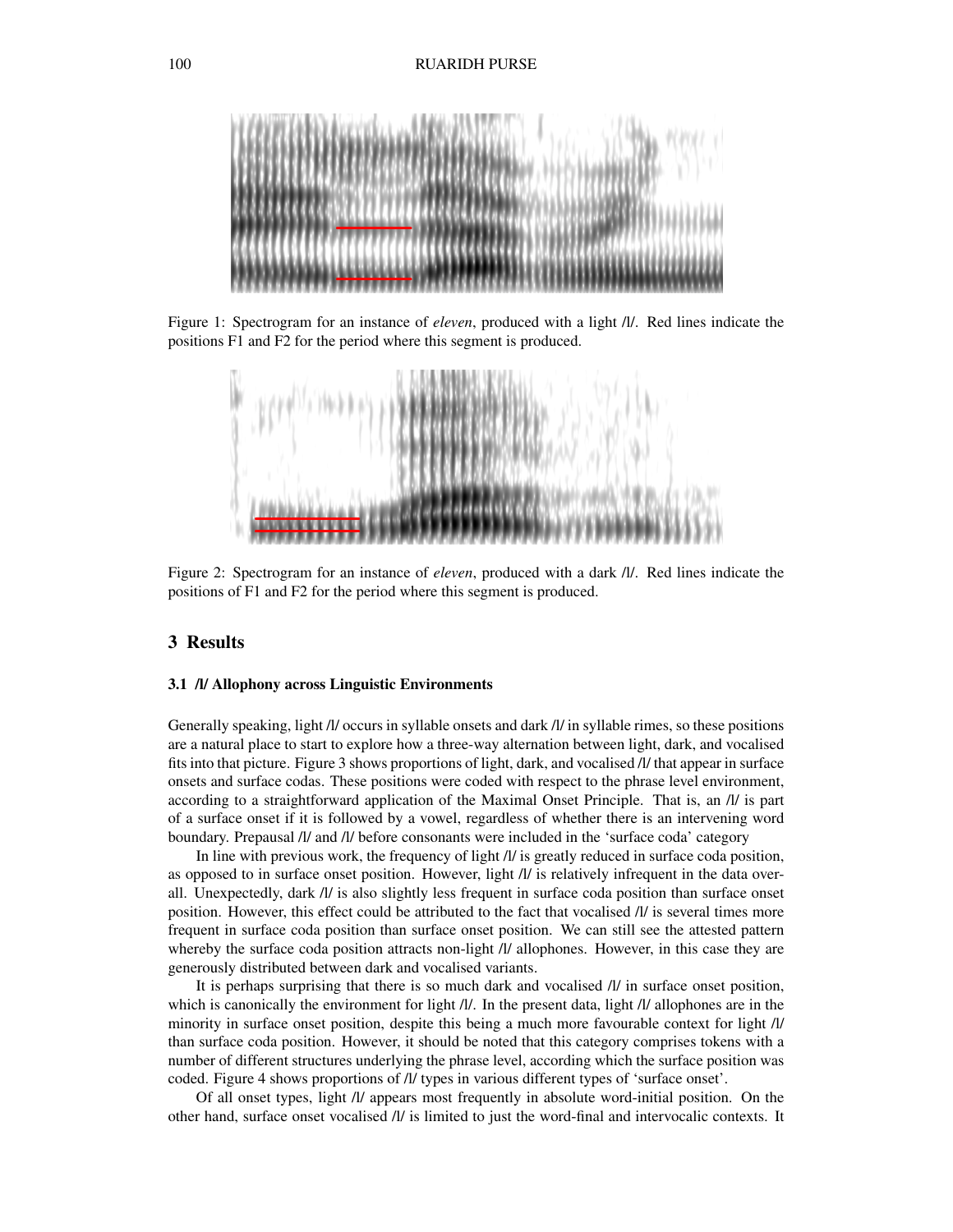

Figure 3: Proportion of  $\Lambda$  allophones in surface onsets versus surface codas.



Figure 4: Proportion of  $\Lambda$ / allophones in different types of surface onset.

never appears in word-initial position or in onset clusters. This suggests a restricted environment in which /l/ vocalisation is possible, much like the canonical expectation for light and dark /l/ realisations. Both word-final and intervocalic /l/ have preceding vowels. Indeed, given a stratal phonology (e.g. Kiparsky 1982, 2000, Bermudez-Otero 2010) and aggressive syllabification on every stratum, ´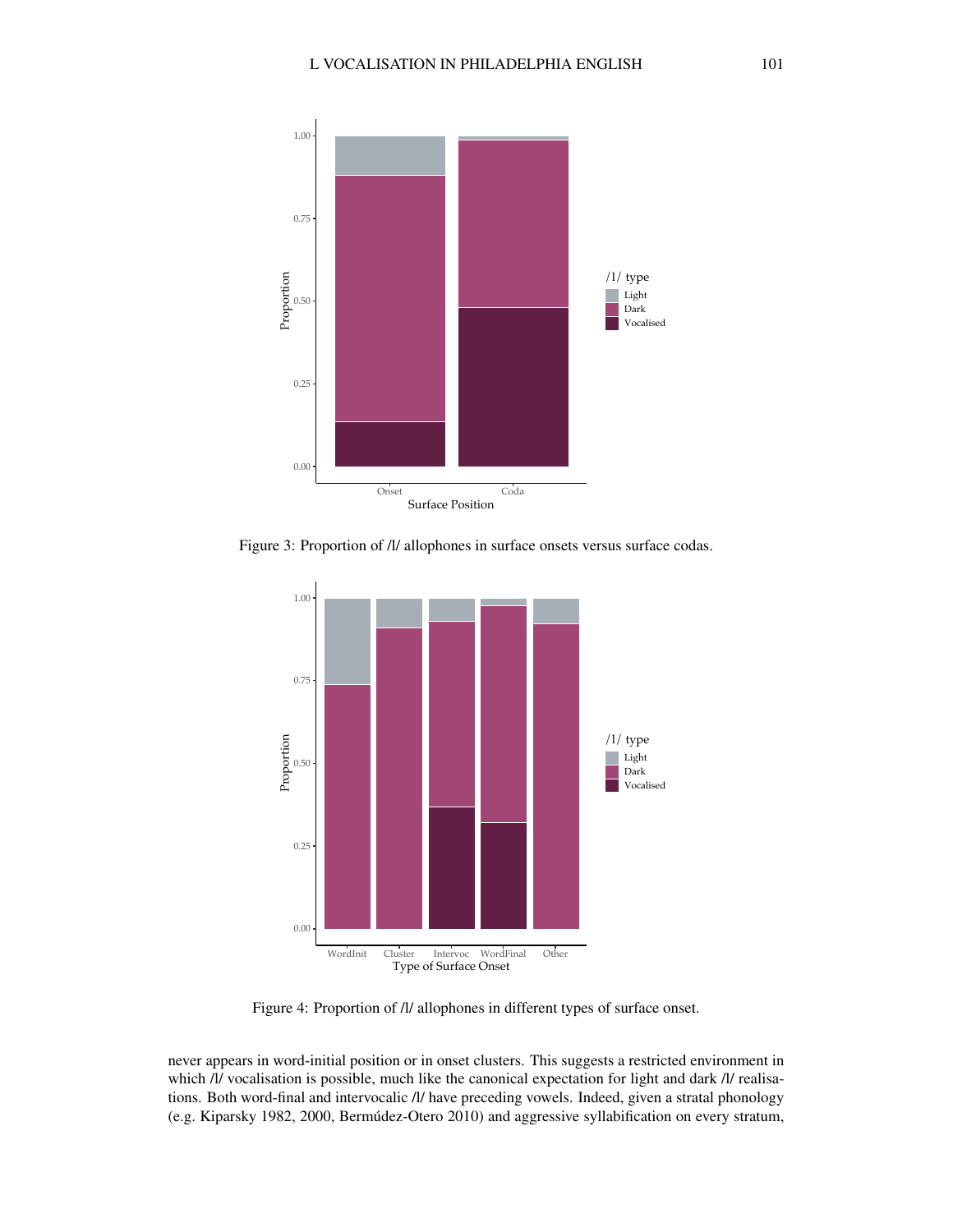#### 102 RUARIDH PURSE

word-final /l/ before a vowel-initial word could even be described as a coda before it reaches the phrase level and is resyllabified as an onset. The same cannot necessarily be said of intervocalic /l/. Figure 5 further divides intervocalic /l/ into subtypes and shows the proportion of different /l/ allophones that occur in each.



Figure 5: Proportion of /l/ allophones in different types of intervocaic position.

As far as intervocalic /l/ goes, the data only contains instances of vocalisation in post-tonic position, or when the /l/ immediately precedes a morphological boundary at the end of a stem. Much like how word-final /l/ could be eligible for /l/ as a coda up until the phrase level phonology, stemfinal /l/ could be eligible as a coda up until the word-level phonology. For example, in *healing*, /l/ is eligible to be vocalised because of its position at the end of *heal*. Given aggressive syllabification at each level of phonology, this /l/ is placed in a coda until the suffix *-ing* is attached. While it is a coda, there is the potential for vocalisation.

It remains to be explained why vocalisation is licensed for post-tonic, intervocalic /l/. One possible explanation comes in the form of ambisyllabicity. This is the property of a consonant such that it is linked to both a preceding syllable as a coda and a following syllable as an onset (Kahn 1976). If we were to invoke ambisyllabicity, these cases of intervocalic /l/ vocalisation could be linked to codas and alo be variably realised as allophones that are restricted to coda position. This would be neatly symmetrical with the other cases of /l/ vocalisation in stem-final, word-final and surface coda position in that all cases of vocalisation are codas at some level of analysis. However, ambisyllabicity is not uncontroversial. An alternative is a process of vocalisation that targets footmedial /l/s. All the cases of post-tonic vocalisation in this data fall in the middle of trochees, and so would also be captured by this analysis. Moreover, this resembles aggressive foot-medial /l/ darkening process that Turton (2016) describes for mainstream American English.

#### 3.2 Diachronic Patterns in /l/ Allophony

In the previous section, I have circumscribed the environments where /l/ vocalisation is observed. These are surface codas, word-final position, stem-final position, and intervocalically in post-tonic position. It is true that there is no negative evidence that /l/ vocalisation cannot occur outwith these environments. However, these environments are just like those described for the most aggressive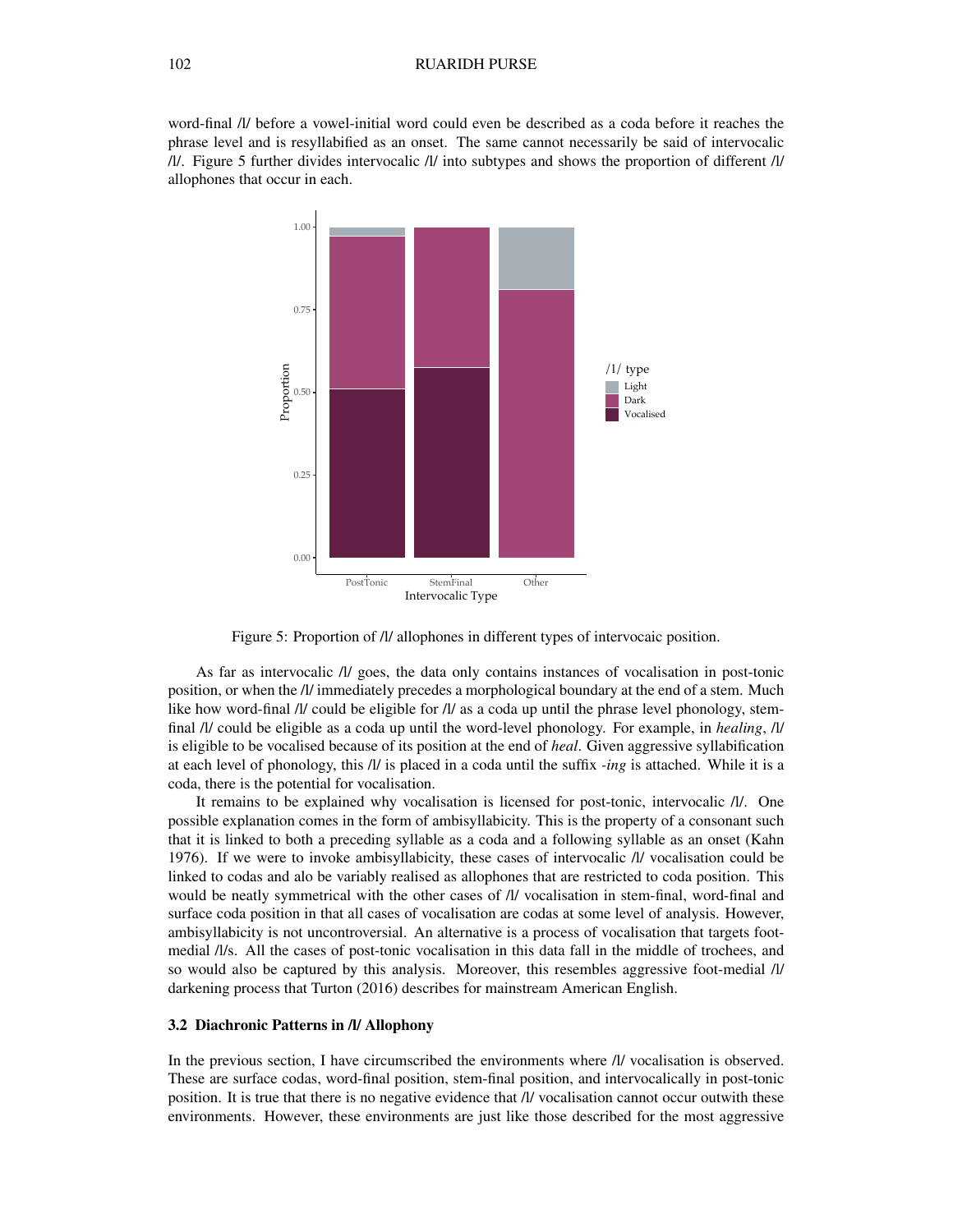/l/ darkeners in Turton's (2016) study based on acceptability judgment data from (Hayes 2000). Light and dark /l/ are also produced in all of the where light /l/ is possible, albeit rarely for light /l/. Thus, vocalised /l/ can occur in a subset of the environments where dark /l/ is possible, and dark  $\frac{1}{l}$  can occur in a subset of the environments where light  $\frac{1}{l}$  is possible. By limiting the data to just the envelope of variation in /l/ vocalisation, where all three /l/ types are possible, we can observe diachronic patterns in /l/ realisation. Figure 6 shows /l/ realisation types from each speaker, arranged according to their birthyear.



Figure 6: /l/ realisation in only positions where vocalisation is attested, across apparent time

Rates of /l/ vocalisation have increased greatly in apparent time. The speaker born before 1900 vocalises a little under 15% of tokens eligible for vocalisation. On the other hand, the speaker born in 1979 vocalises almost 75% of all tokens eligible for vocalisation. Moreover, the production of light /l/ in these contexts vanishes over the same stretch of apparent time. This demonstrates the importance of defining the envelope of variation for a given variable. Only by doing so can such clear patterns of change be observed.

Interestingly, there is no trajectory of domain narrowing of /l/ vocalisation in apparent time. That is, even the oldest speaker exhibits some /l/ vocalisation intervocalically and stem-medially. The only speaker that does not produce any stem-final or stem-medial /l/ vocalisation is the speaker born in 1924, who ultimately produces less vocalisation overall than the pattern of change in apparent time would predict. However, this speaker still produces /l/ vocalisation in word-final and other surface coda position. As such, an implicational relationship between positions for /l/ vocalisation is suggested: speakers that vocalise stem-finally will also do so word-finally and in surface codas.

## 4 Discussion

Compared to binary alternations between variants, with which research in variationist sociolinguistics more commonly concerns itself, a three-way contrast is potentially complex in terms of the envelope of variation. Different environments may trigger competition between different combinations of the variants. In other words, across environments where a particular variant is possible but not required, it may not have a consistent alternative. In the case of Philadelphia English /l/, how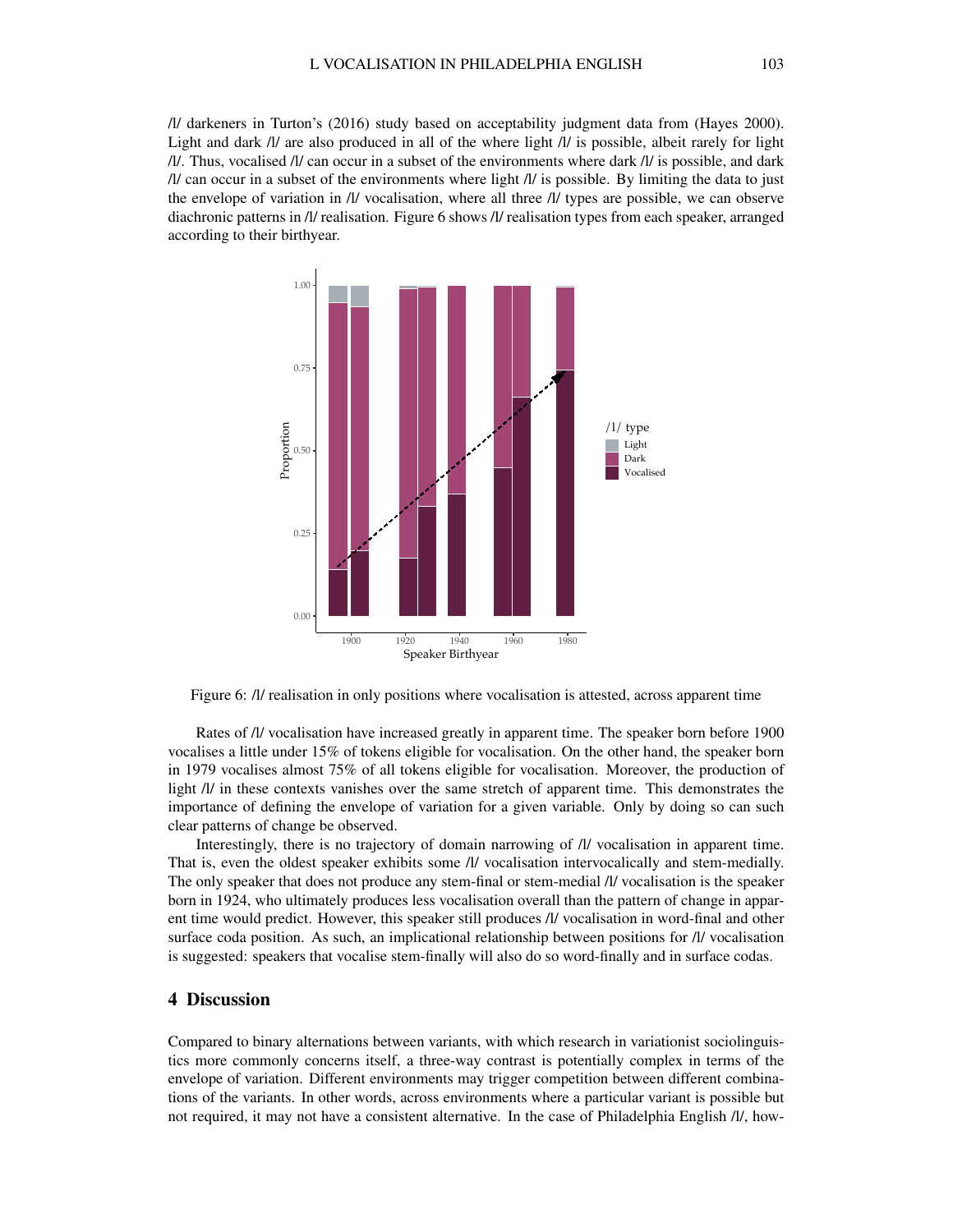ever, contexts where dark /l/ can occur are a subset of contexts for light /l/, and in turn contexts where /l/ can vocalised are a proper subset of contexts for dark /l/. In other words, there are no contexts in which vocalised /l/ alternates with light /l/ but not dark /l/. This is noteworthy because it suggests that something of a hierarchical relationship between the three allophones has been maintained.

The hierarchical relationship between /l/ allophones might best be explained in terms of phonological feeding, such that only an /l/ that has been darkened can in turn be vocalised. This kind of derivation is most evident for the oldest speakers, who variably produce light /l/ even in surface codas, and therefore exhibit the sequential nesting of contexts for possible /l/ darkening and /l/ vocalisation observed at the community level. However, the picture is a little more complicated for younger speakers, who each produce only a handful light /l/ tokens, and only ever in surface onsets. These speakers must nonetheless acquire light /l/ as the underlying form. This light /l/ is perhaps categorically darkened in some contexts, which is the input to a subsequent—variable—process of /l/ vocalisation in the contexts where that is possible.

It should be noted that a limitation of using corpus data to answer questions about the envelope of variation is a lack of negative evidence. Whilst we can observe cases in which /l/ vocalisation does not occur, it is not possible to say that it is impossible.

#### 4.1 Ambisyllabicity

In Philadelphia English, /l/ can be vocalised even in stem-medial intervocalic position, so long as the /l/ is also post-tonic. Previously in this paper I suggested that this could be an effect of ambisyllabicity (Kahn 1976), such that an /l/ like this is simultaneously an onset in the following syllable and a coda in the preceding one. This follows the theoretical proposal that English onsets to unstressed syllables are additionally linked as codas to a preceding stressed syllable, creating ambisyllabicity (Rubach 1996). An ambisyllabic structure is is illustrated for the medial consonant in a CVCVC skeleton in figure 7.



Figure 7: Syllable structure for CVCVC skeleton with ambisyllabic medial consonant.

According to Rubach (1996), a number of different allophonic patterns in Received Pronunciation English can only be explained by invoking ambisyllabicity. These include /r/ tapping, linking /r/, schwa insertion and—relevantly—/l/ darkening. Similar cases have also been made for American English /t/, which is flapped in potentially ambisyllabic contexts, but glottalised in absolute coda position (Kahn 1976, Gussenhoven 1986).

A similar structure to that in figure 7 is commonly held to underly geminate consonants in languages where there consonant length is contrastive Leben (1980). In that kind of analysis, geminate consonants are doubly linked to higher syllable or prosodic structure, often motivated by some underlying weight specification in these consonants. That these geminate consonants are realised with a long constriction duration is then justified by the extra structure that dominates them. Herein lies a major inconsistency in the expectations for the consequences of ambisyllabic structure. On one hand, ambisyllabic structure accounts for gemination: a strengthening phenomenon. But simultaneously, ambisyllabicity is almost exclusively used to account for lenition or weakening phenomena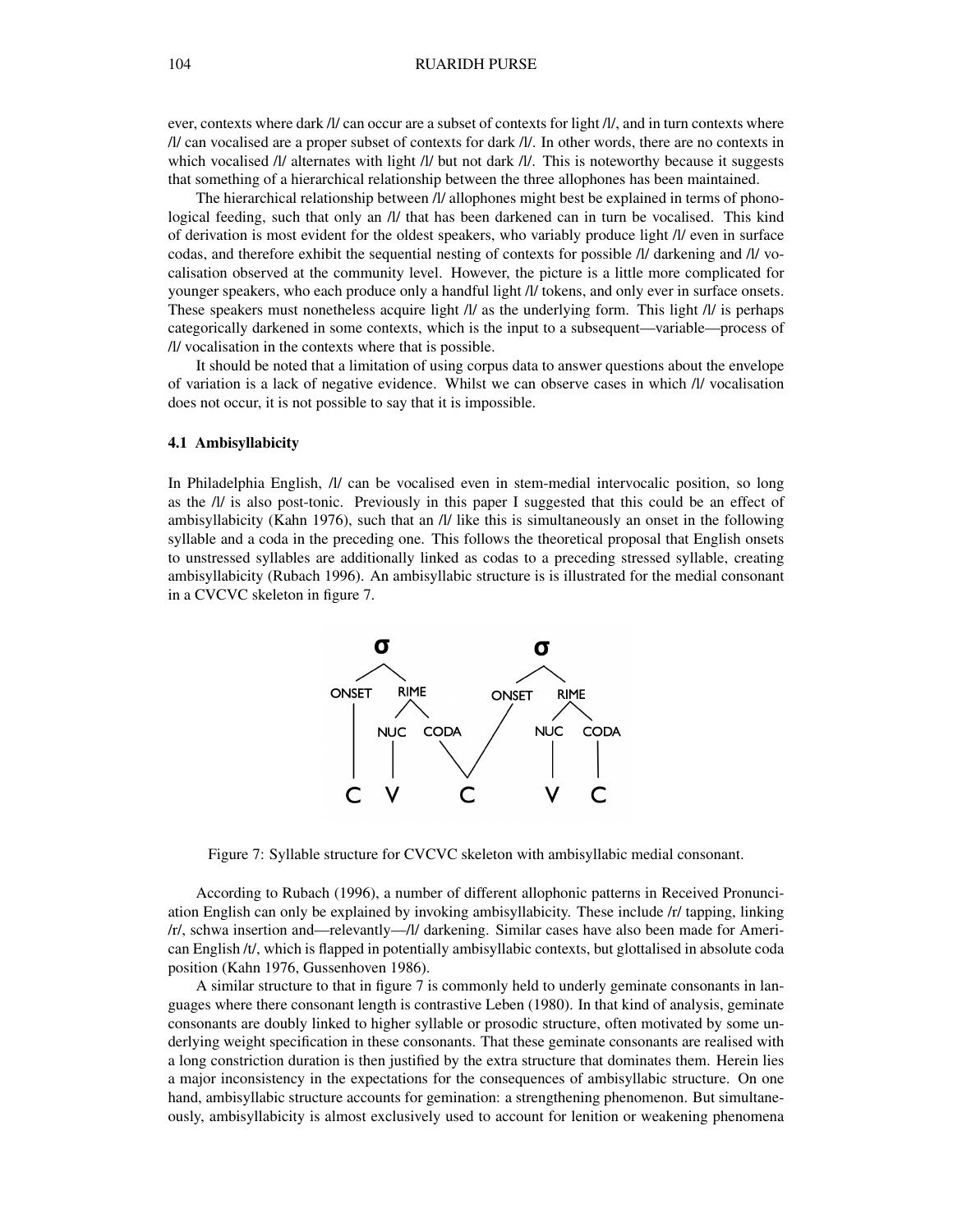in English. The case of /l/ vocalisation, in which an anterior gesture is reduced or perhaps removed entirely, would constitute yet another example of this kind of lenition.

A strong alternative to ambisyllabicity is found in Jensen's (2000) work using prosodic phonology. Jensen argues that we can independently motivate many levels of prosodic structure above the syllable-level, and that we can make reference to any of these levels of structure to explain allophonic patterns. Following from this, when Turton (2016) finds post-tonic, intervocalic /l/ darkening, she analyses this as an aggressive process of darkening that applies in foot non-initial position. This accounts for all consonants that would otherwise be ambisyllabic, since these consonants will also fall in the middle of English trochaic feet. Since we observe Philadelphia /l/ vocalisation to occur in these same contexts, this foot-based analysis is also applicable here. Since there is currently no data to determine the best option, I remain agnostic as to whether a foot-based or ambisyllabic analysis is preferable to explain the distribution of /l/ vocalisation in Philadelphia English.

#### 5 Conclusions

Philadelphia /l/ vocalisation is extremely common, and occurs in a wide variety of contexts. However, we observe that it is actually constrained to the following contexts: surface coda, word-final, stem-final, and word-internal post-tonic intervocalic position. These contexts are a proper subset of the contexts in which /l/ darkening can occur, which are themselves a subset of the contexts for light /l/. This suggests a hierarchy between allophones, or a phonological feeding relationship between processes of /l/ darkening and subsequent /l/ vocalisation, that has been acquired even by speakers who barely use any light /l/ at all.

#### References

Ash, Sharon. 1982. The Vocalisation of /l/ in Philadelphia. Doctoral dissertation, University of Pennsylvania.

- Bermúdez-Otero, Ricardo. 2007. Diachronic phonology. In *The Cambridge Handbook of Phonology*, ed. Paul de Lacy. Cambridge University Press.
- Bermudez-Otero, Ricardo. 2010. Stratal optimality theory: an overview. http://www.bermudez- ´ otero.com/stratal optimality theory.htm.
- Browman, Catherine, and Louis Goldstein. 1995. Dynamics and articulatory phonology. In *Mind as motion: Explorations in the dynamics of cognition*, ed. R. F Port and T. van Gelder, 175–193. Cambridge, MA: The MIT Press.

Chomsky, Noam, and Morris Halle. 1968. *The sound pattern of English*. New York: Harper & Row.

- Gick, Bryan, Fiona Campbell, Sunyoung Oh, and Linda Tamburri-Watt. 2006. Towards universals in the gestural organization of syllables: A cross-linguistic study of liquids. *Journal of Phonetics* 34:49–72.
- Giles, Stephen, and Kenneth Moll. 1975. Cinefluorographic study of selected allophones of english /l/. *Phonetica* .

Gussenhoven, Carlos. 1986. English plosive allophones and abisyllabicity. *Gramma* 10:119–141.

- Hall-Lew, Lauren, and Sonya Fix. 2012. Perceptual coding reliability of (l)-vocalization in casual speech data. *Lingua* 122:794–809.
- Hayes, Bruce. 2000. Gradient well-formedness in Optimality Theory. In *Optimality Theory: Phonology, syntax, and acquisition*, ed. Joost Dekkers, Frank van der Leeuw, and Jeroen van de Weijer, 88–120. Oxford University Press.
- Jensen, John T. 2000. Against ambisyllabicity. *Phonology* 17:187–235.
- Kahn, Daniel. 1976. Syllable-based generalizations in English phonology. Doctoral dissertation, Massachussetts Institute of Technology.
- Kiparsky, Paul. 1982. Lexical morphology and phonology. In *Linguistics in the morning calm*, ed. I.S. Yang, 3–91. Seoul: Hanshin.

Kiparsky, Paul. 2000. Opacity and cyclicity. *The Linguistic Review* 17:351–365.

- Labov, William, Ingrid Rosenfelder, and Josef Fruehwald. 2013. One hundred years of sound change in Philadelphia: linear incrementation, reversal, and reanalysis. *Language* 89:30–65.
- Leben, W. 1980. A metrical analysis of length. *Linguistic Inquiry* 11:497–510.

Rubach, Jerzy. 1996. Shortening and ambisyllabicity in english. *Phonology* 13:197–237.